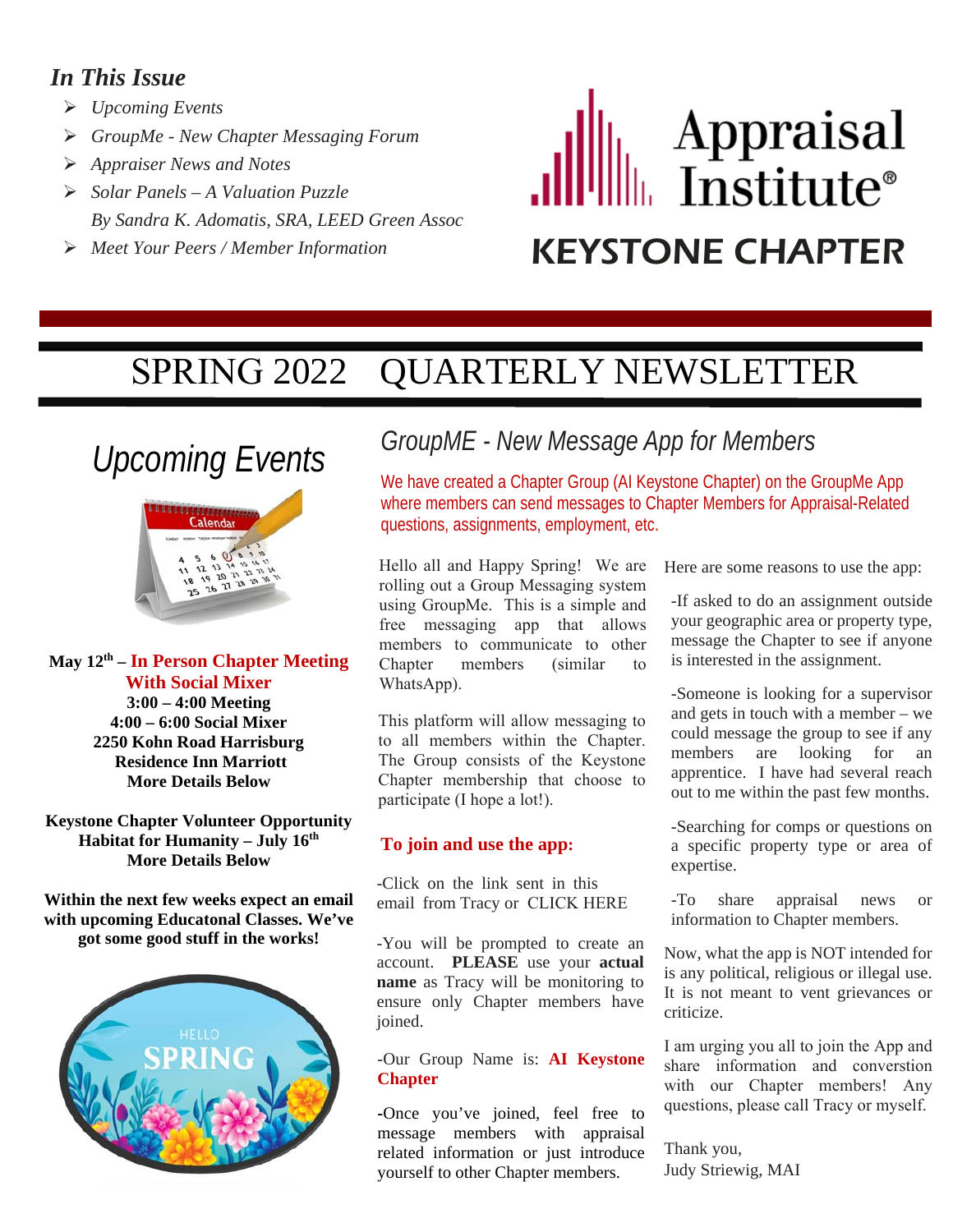#### **May 12th – In person Meeting and Mixer**

**Where: Residence Inn by Marriott Harrisburg North 2250 Kohn Road, Harrisburg (Just of Exit 69 of Interstate 81)** 

**When: Thursday May 12th, 2022** 

**Chaper Meeting 3:00 to 4:00** 

**Followed by a Social Mixer from 4:00 to 6:00** 

**There will be light snacks provided and a cash bar available for beverages during the social mixer**

**Appraisal Institute Reinstated as a Sponsor of the Appraisal Foundation** 

The Appraisal Foundation announced on Wednesday March 30th, that the Appraisal Institute was reinstated as a Sponsor of The Appraisal Foundation.

[Click here](https://www.appraisalinstitute.org/appraisal-institute-reinstated-as-sponsor-of-the-appraisal-foundation/) To Read More

#### **Director Positions for 2023**

We are soliciting members to become Directors for our Chapter

The position is a three (3) year term

**If you have an interest please contact Bill by Friday 5/6/2022**

**Bill Stoerle at appraisals\_keyrealty@verizon.net / 610-248-9819**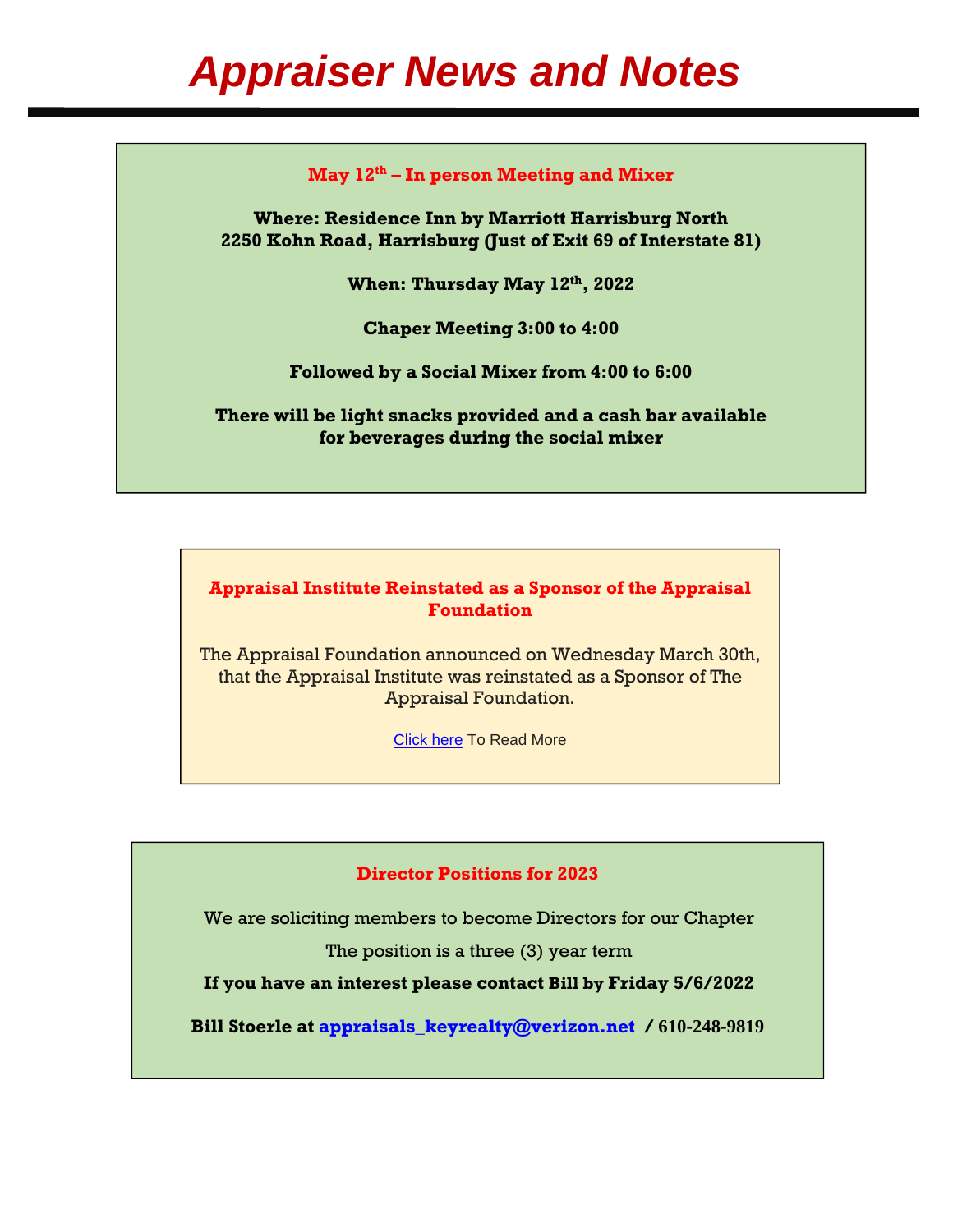#### **Keystone Chapter Gives Back!!**

**The Keystone Chapter of the Appraisal Institute will be holding a**  volunteer day On July 16<sup>th</sup>, 2022 with

#### **Habitat for Humanity**

**No skills required! We will be working with the ReStore for a 4-hour shift located at 800 Paxton Street, Harrisburg. Work includes light painting, assembling furniture, loading vehicles, etc.** 

**If interested please email me: Judy@JSRAppraisal.com** 

#### **45-Day Notice**

When the Appraisal Institute proposes changes or amendments to the Code of Professional Ethics, a 45-day notice is provided for members to comment.

At its May 12-13, 2022, meeting, the Appraisal Institute Board of Directors will consider proposed amendments to the Appraisal Institute Bylaws, Regulation Nos. 1, 2, 3, and 8 and the Code of Professional Ethics.

[CLICK HERE](https://images.magnetmail.net/images/clients/APPRAISAL//attach/45DayNotice2Q2022.pdf) to view the 45-Day Notice

If you have any comments on the proposed changes in the 45-Day Notice, please contact your elected Directors and/or send your comments via email to 45daynotice@appraisalinstitute.org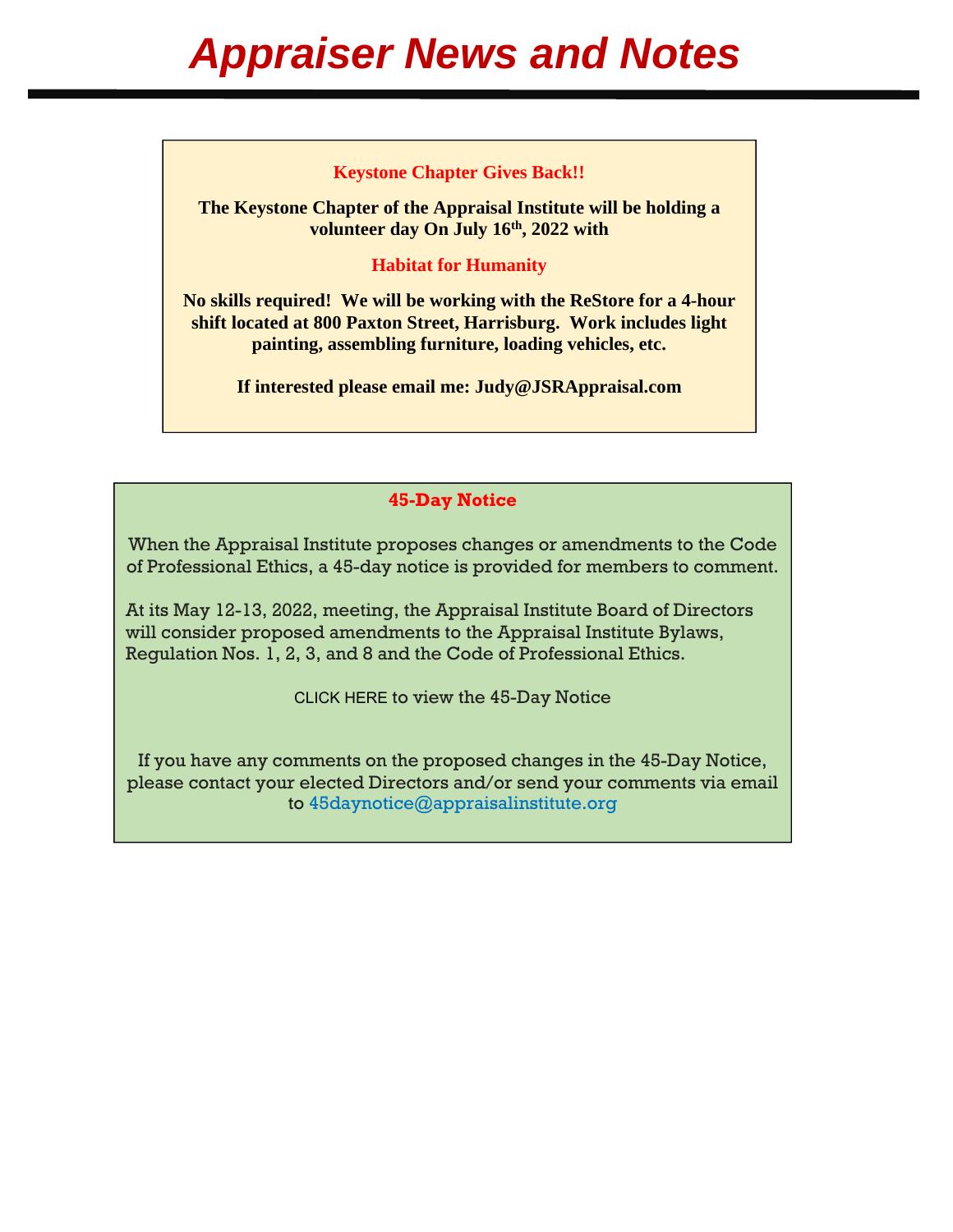# *Value Considerations for Solar Panels*

**With rising energy costs, more and more property owners are moving towards the use of solar panels and other 'green' measures for both residential and commercial properties.**

#### **So, what do appraisers need to know about solar panels?**

We've reached out to SRA and LEED green Assoc, Sandra K. Adomatis, to provide our chapter with some tips and leads on key points for consideration when appraising properties with solar panels.  $\overline{\phantom{a}}$ 

#### **A HUGE thank you to Sandra for your contribution!!!**

#### **Residential and Commercial Solar Photovoltaic Systems – A Valuation Puzzle?**

By Sandra K. Adomatis, SRA, LEED Green Assoc., GREEN

Solar photovoltaic (PV) systems are a growing trend across the United States. While they currently may not be a large part of your market, it doesn't mean you won't be surprised on your next property inspection when you are faced with one. It is a common occurrence to receive a call from an appraiser asking for help on how to value a solar PV system. The answer is not a quick 15-minute response. For instance there are certain details needed to understand the benefit or value of the system. How many kilowatts is the system? How many arrays? What is the tilt and azimuth of each array? How old is the system? Is it owned, leased, or a power purchase agreement? Does it have a UCC filing? Now, you understand why this article can't possibly address everything you need to know about solar valuation.

Solar PV systems may be owned, leased, or a power purchase agreement. These are important facts to know if appraising the property for lending purposes. Fannie Mae, Freddie Mac, FHA/HUD, and VA only allows an owned system to be included in the market value of the property. If the system is leased or a power purchase agreement, they are considered personal property and NOT part of the real estate. If the system is leased or a power purchase agreement it creates even more work to identify the terms of the contract and analysis on if and how much it might affect the marketability of the property.

Commercial properties have an advantage over the residential properties. Commercial systems receive a 5-year accelerated depreciation and the Investment Tax Credit (ITC). In December 2020, Congress passed an extension of the ITC, which provides a **26%** tax credit for systems installed in 2020-2022, and 22% for systems installed in 2023. (Systems installed before December 31, 2019, were eligible for a 30% tax credit.) The tax credit expires starting in 2024 unless Congress renews it. These facts are part of an investors' decision to buy a system. So, don't think because your kilowatt hour cost is low the system is a super-adequacy until you understand the true net cost of the system. (Gross cost per watt less the incentives, rebates, and depreciation factors that commercial properties are allowed.)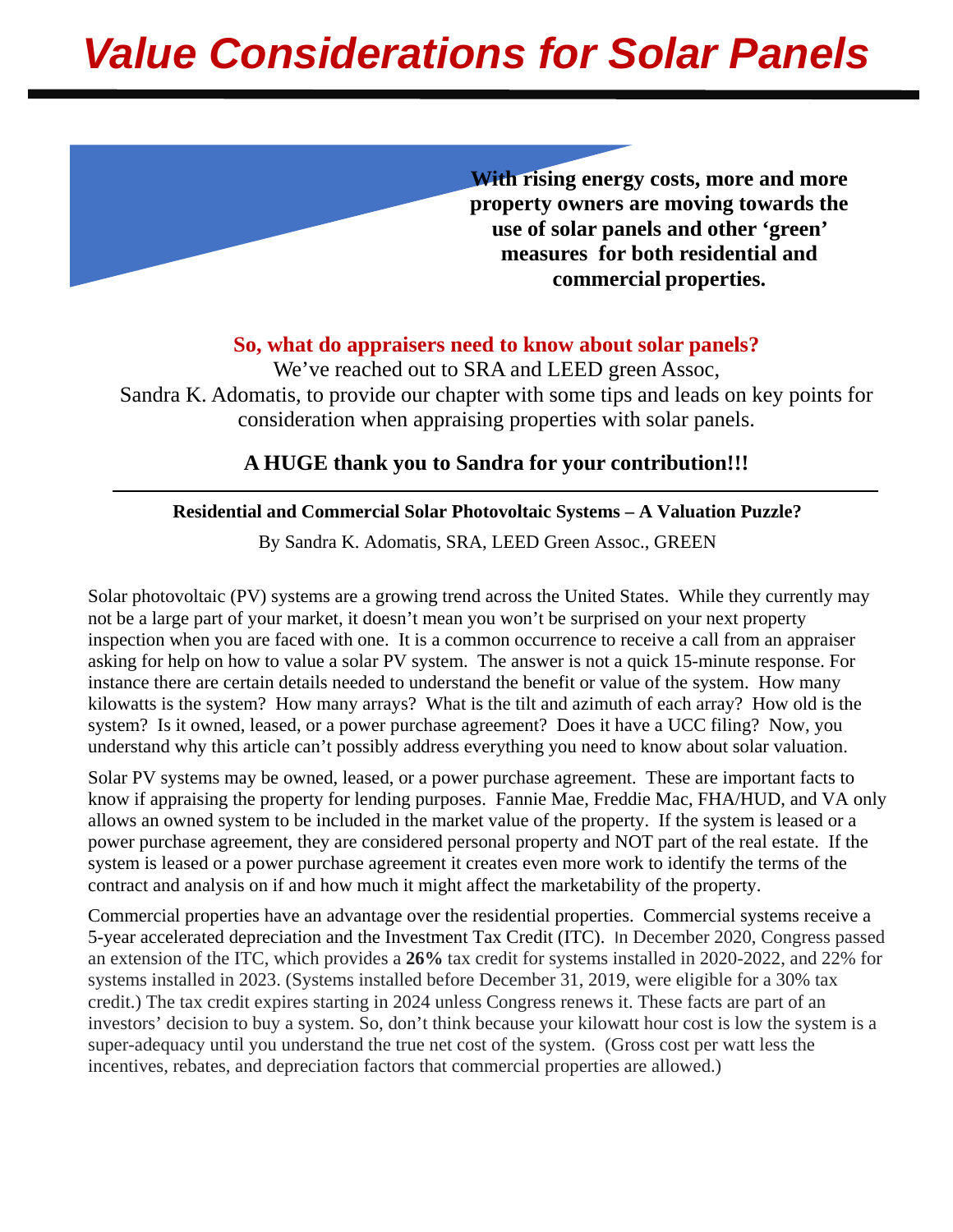# *Value Considerations for Solar Panels*

Homeowners can also take advantage of the Federal Solar Tax credit if they purchase the system. If the homeowner finances the solar system through a solar financing company, they typically file a Uniform Commercial Code (UCC) filing on the property to identify the property as personal property. If a UCC filing is placed on the property, it is considered personal property and that means it cannot be included in the real estate value because it is not part of the real estate. The solar financing company is protecting their interest and most property owners sign these financing contracts stating they will not mortgage over them until the loan is paid off. That is why a system with a UCC filing cannot be included in the real estate value for mortgage lending purposes. The title insurance company should search UCC filings, and the appraiser should be made aware of this prior to completing an appraisal.

The Appraisal Institute was well ahead of the market by providing solar PV valuation education and resources. They offer two good checklists for gathering solar information from property owners on the solar pages of the two Appraisal Institute documents, "Residential Green and Energy Efficient Addendum and Commercial Green and Energy Efficient Addendum." It is a good idea to provide the solar page from the Addendum to the property owner before the inspection and ask them to complete them for you to allow an appropriate valuation of the solar photovoltaic system. Without the information from the solar pages, it is difficult to develop a credible value opinion. Even if you are not developing an income approach of the energy produced, this information is necessary to compare to other properties with solar. A 10-kW system will produce much more energy than a property with a 2-kW system. A newer system will produce more energy than a 10-year-old system. It is hard to compare systems without knowing their size, age, and ownership status. These details are rarely made available in the MLS or commercial databases.

PV Value® is a free discounted cash flow and cost approach program that was designed specifically for appraisers' use in valuing solar photovoltaic systems as well as other related professionals. The program requires specific inputs based on the solar system and inverter size in watts, age and of system, azimuth and tilt of panels, discount rate, warranty term of the system and inverter(s), current net and gross cost of the system, and verification of utility and utility escalation rate. PV Value® gives some defaults but allows the user to input actual numbers. It is important that the user understand the discounted cash flow and importance of accuracy to arrive at a credible value opinion.

PV Value® is used in the classroom setting through the Appraisal Institute's *Residential and Commercial Valuation of Solar.* This class provides appraisers, lenders, real estate agents, builders, and energy raters with a better understanding of solar photovoltaic systems and how they can be valued. Prior to taking this course, a 4-hour class, Valuation Resources for Solar Photovoltaic Systems, is strongly advised. It provides a good overview on establishing the appropriate kilowatt hour cost and gives a variety of resources that are most helpful in valuing solar.

Consider visiting the Valuation of Sustainable Buildings Professional Development Program and registering for the courses to be the first in your market to be on the Green Appraiser Registry. There are only 9 appraisers in Pennsylvania on the residential registry and only 3 on the commercial registry. Don't be surprised if solar PV isn't your next challenge. Be ready and armed with education!

Sandra K. Adomatis, SRA, LEED Green Assoc., GREEN Adomatis Appraisal Service Punta Gorda, FL adomatis@hotmail.com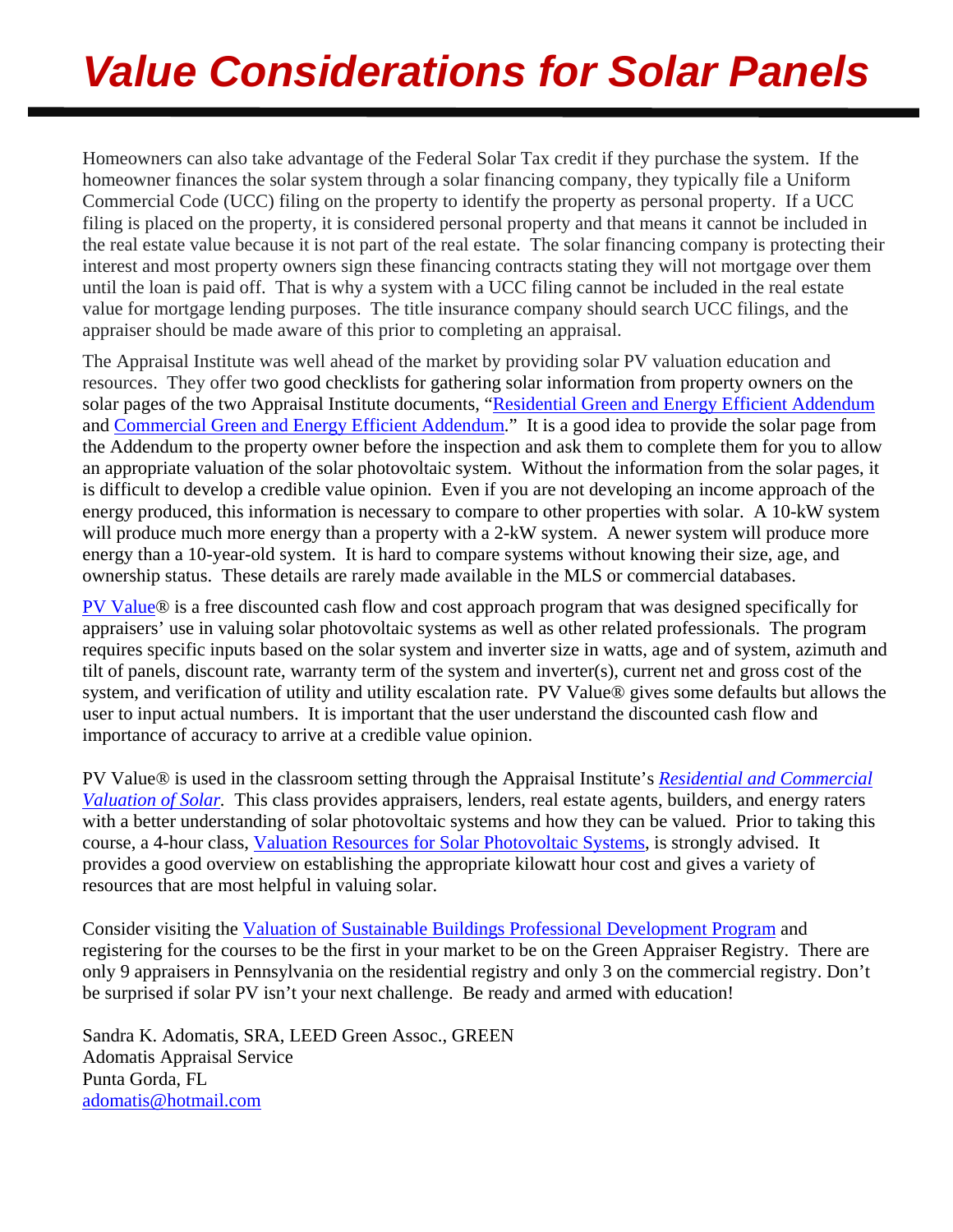# *Value Considerations for Solar Panels*

Fannie Mae has developed several publications that provide guidance on value in relation to solar panels for residential dwellings. Below is a snip-it of one of 'cheat sheets' provided by Fannie Mae related to solar panel value.

### $(\widehat{\ll})$  Fannie Mae  $\cdot$ **Appraising properties with solar panels**

The ownership and debt financing structures commonly found with solar panels are key to determining whether the panels are third-party owned, personal property of the homeowner, or a fixture to the real estate. Common ownership or financing structures include:

- borrower-owned panels,  $\bullet$
- separately financed solar panels (where the panels serve as collateral for debt distinct from any existing mortgage),
- leasing agreements, or
- power purchase agreements.  $\bullet$

The following table summarizes some of the specific underwriting criteria for appraisals that include solar panels.

| If the solar panels are                                                                     | Then the appraiser                                                                                                                                                                                    |
|---------------------------------------------------------------------------------------------|-------------------------------------------------------------------------------------------------------------------------------------------------------------------------------------------------------|
| Owned (Cash purchase, consumer debt not<br>collateralized by solar panels or debt paid-off) | May include the solar panel value based on standard appraisal<br>۰<br>requirements.                                                                                                                   |
| Financed (Panels as Fixture to Real Estate)                                                 | May consider the solar panels in the value of the property (based on<br>۰<br>standard appraisal requirements), provided that the panels may not be<br>repossessed for default on the financing terms. |
| Financed (Panels as Personal Property)                                                      | May not provide contributory value of the solar panels towards the<br>appraised value, because the panels are collateral for another debt.                                                            |
| Leased or Covered by a Power Purchase<br>Agreement                                          | May not include the value of the solar panels in the appraised value of<br>۰<br>the property.                                                                                                         |

Click on the following tab to see the full 'cheat sheet' published by Fannie Mae

#### [CLICK HERE](https://singlefamily.fanniemae.com/media/23651/display)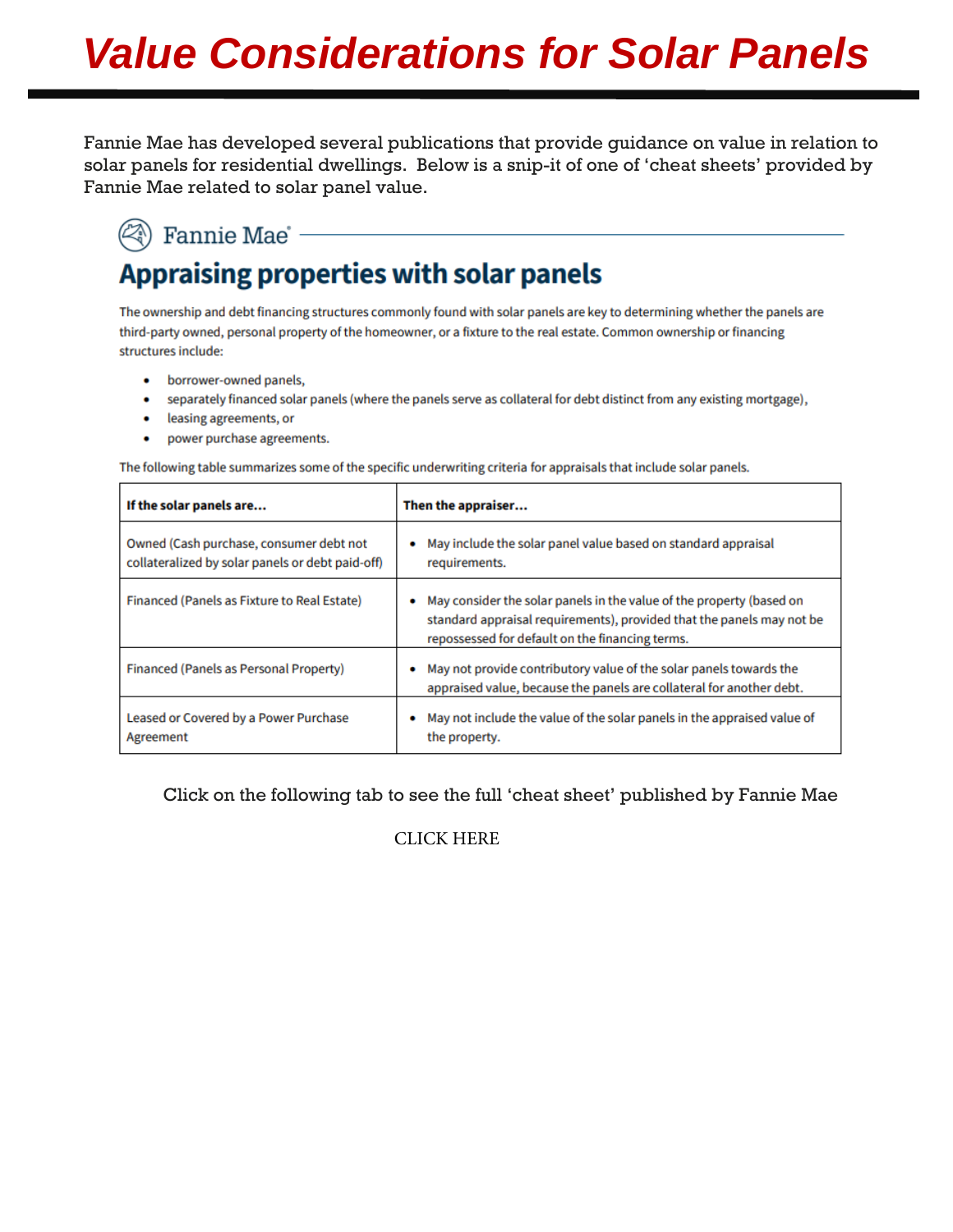# *Meet Your Peers – Appraiser Spotlight*



## *Meet Raymond C. Geiger, Jr.*

*Ray is a Certified General Appraiser and works at Raymond C. Geiger Real Estate. He is a native of the Lehigh Vally and is a Practicing Affiliate in the Allentown area. Ray has been engaged in real-estate related activities since graduating from Penn State in 1973.* 

*Can you tell us a little about yourself personally?* 

*Ray is a self-taught computer geek since the days of the original DOS circa 1983. He feels compelled to keep up to date because of his two grown sons, and four grandchildren, ages between 14 and 21.* 

*How did you get into the Appraisal Profession?*

*Ray comes from four generations of real estate professionals. He started his professional career in the banking world upon graduating from Penn State and ultimately ended up at his family's appraisal business.* 

*Ray has provided appraisal and consulting services to Counties, school districts, municipalities, lending institutions, and individuals throughout his career.* 

 *He has rendered testimony in several Counties and much of his career has focused on assessment and eminent domain.* 

*In his spare time he and his wife Colleen enjoy vacationing on Lake Erie in the summers, and watching old movies on the TCM channel in the winter.* 

*Ray believes "the best appraisal services begin with an open and curious mind and a blank piece of paper to say what you did and didn't do."* 

*I spoke with Ray for a while about his long tenure in the appraisal profession, but he told me I couldn't divulge his secrets* 

#### *New Members, New Candidates, New Designations*

*Welcome our Newest Members Who Have Joined us Since Janary 2022* 

*Geoffrey Anderson – Candidate for Designation Cameron Sprenkle – Candidate for Designation Stefanie Weikert – Practicing Affiliate Jie Li – Student Affiliate Derek Molan – Candidate for Designation J R Kem – Practicing Affiliate* 

#### *Retiring Member*

*Let's all send a warm and thankful send-off to Linda Heddleson, MAI who is retiring this year!*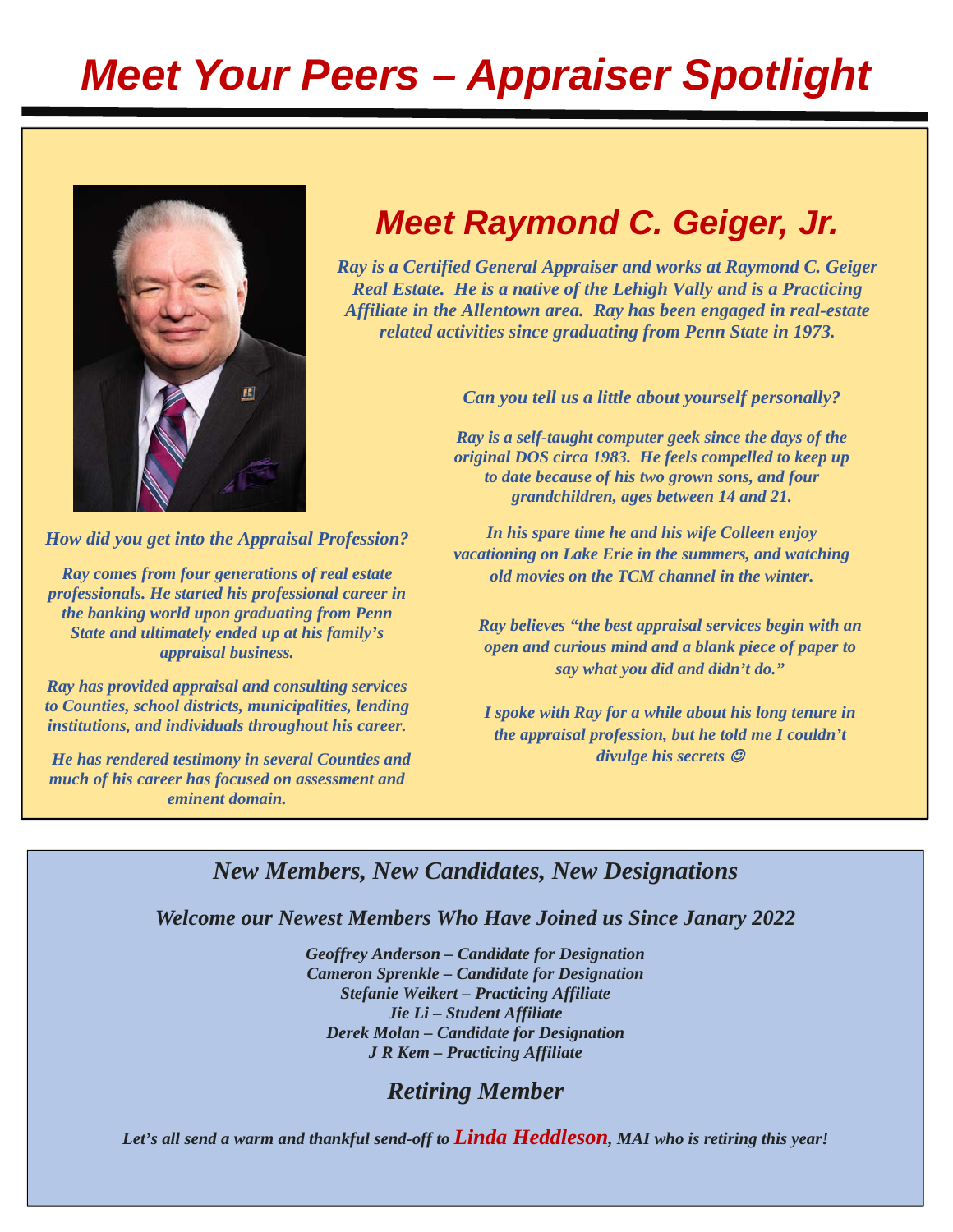

*Search the National Appraisal Institute Educational Offerings* 

www.appraisalinstitute.org/education

## *Closing Thoughts*

*If you can't fly then run, if you can't run then walk, if you can't walk then crawl, but whatever you do you have to keep moving forward.* 

" Martin Luther King Jr.

Keystone Chapter Contact Information Email: admin@aikeystone.com Phone Number: **717 569‐4625 Website:** www.aikeystone.com 

> **Executive Director** Tracy Matroni

#### **Chapter Leadership**

*ask the experts >>>*  President – Judy Striewig Vice President - Mike Rohm Secretary - Justin Reis Treasurer - Jeff Leogrande Past President - Bill Stoerle

**Education Chair** Scott Hartman

**Government Relations** Justin Reis

#### **Board of Directors**

Nathan White Theodore Janney **Tyler Satterfield Tyler Weiss** Joseph Elhajj Kathleen Zogorski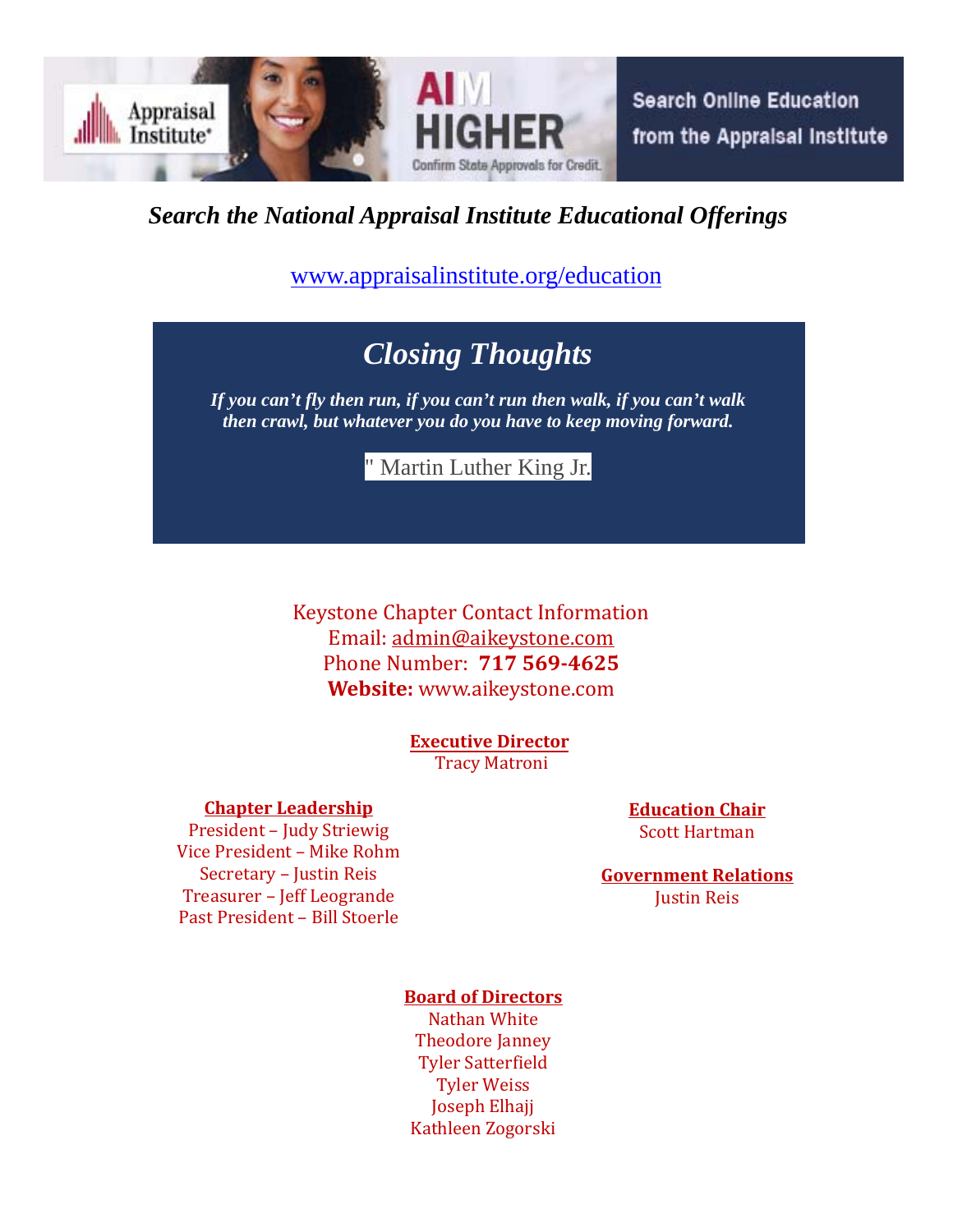#### *In This Issue*

- *Upcoming Events*
- *Let Me Introduce Myself*
- *Appraiser News and Notes*
- *Featured Article Quick Facts About Our Chapter*
- 

# Appraisal<br>Institute® *Meet Your Peers / Member Information* KEYSTONE CHAPTER

## JANUARY 2022 QUARTERLY NEWSLETTER

## *Upcoming Events*



**February 8th, 2022 7-Hour National USPAP Lancaster – 8:30 – 4:30 Click to enroll [Registration Link](https://ai.appraisalinstitute.org/eweb/DynamicPage.aspx?webcode=EventInfo&Reg_evt_key=10A0DABB-13E8-43EE-AE4C-E9D17D1FB731&goback=0)** 

**March 8th, 2022 7-Hour National USPAP Bethlehem – 8:30 – 4:30 Click to enroll [Registration Link](https://ai.appraisalinstitute.org/eweb/DynamicPage.aspx?webcode=EventInfo&Reg_evt_key=2B82C1F8-C618-4C07-8E40-3CBA25C04E7E&goback=0)** 

> **March 9th, 2022 Chapter Meeting 1:00 Join us on-line via Zoom Link will be coming**

**April 26th, 2022 Cost Approach: Unecessary or Vital to a Healthy Practice Lancaster Click to enroll** [Registration Link](https://ai.appraisalinstitute.org/eweb/DynamicPage.aspx?webcode=EventInfo&Reg_evt_key=A61C6FE8-575C-4D3D-9423-8D018F168F1A&goback=0)

**Other Education Classes to Be Announced in Coming Months**

## *Let Me Introduce Myself*

I sincerely appreciate the opportunity to serve our Chapter and hope to bring 'value' to our organization. Judy Striewig

Before I introduce myself, I'd like to send a BIG thank you to Bill Stoerle who served as our Chapter President from 2020 through 2021. Bill resides in Bethlehem Pennsylvania, and has been appraising residential real estate for many years. He has been active with the Appraisal Institute since its merger with the Appraisal Society. Bill was just appointed to sit on the PA State Appraisal Board. He has contributed to our association in so many ways! Thank you Bill for your contribution to the Appraisal Institute!

Now, let me introduce myself. My name is Judy Striewig and I will be serving as the 2022-2023 Appraisal Institute Keystone Chapter President. I grew up and continue to reside in the Harrisburg area, where myself, my husband, and our team appraise commercial real estate.

I am truly honored to serve in this role, however I must admit I was very reluctant to get involved. Like most of you, between work, kids, and life, there is little time for much else.

I was approached on becoming active in our Chapter and I almost said no. However the more I thought about it, I do really enjoy this profession (most of the time), and the more I interact with peers and associates, I feel I walk away with some piece of knowledge that betters me. So, I got involved! I attended my first National Conference in August of 2021 and can honestly say I was pleasantly surprised by the content, knowledge and comradery that was present.

I enthusiastically start my term and will work hard for our Chapter. My goal and 'theme' as Chapter President is to *engage* our membership and to provide value to the membership. I would love to get more of you involved, even if in little ways, or by attending events, seminars and education, and I welcome any input, ideas or thoughts from you!

Thank you, Judy Striewig, MAI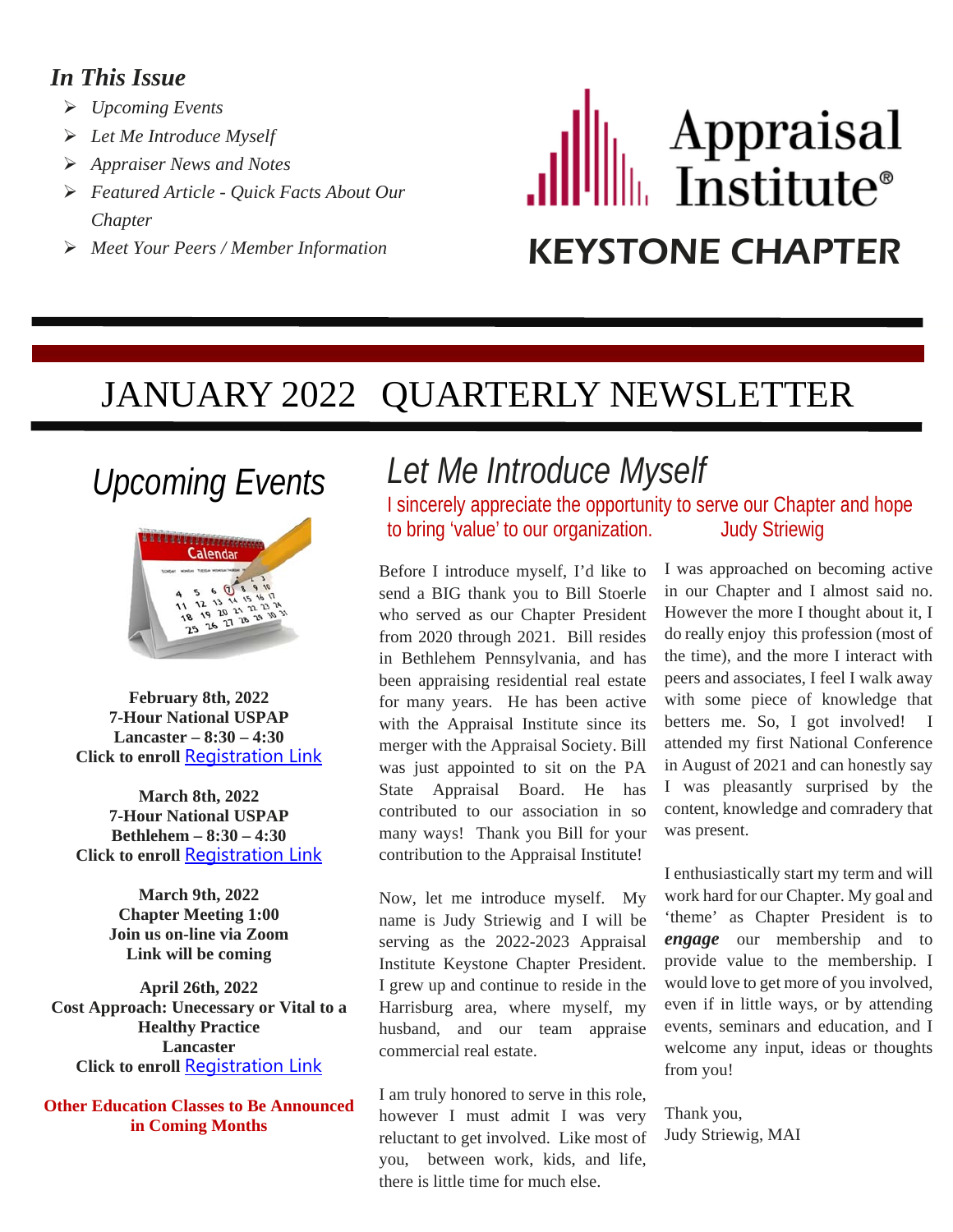#### **USPAP Update**

The current version of USPAP (2020-2021) is extended by one year and remains in effect until December 31, 2022. **However** the 7-hour USPAP educational requirement **remains in effect**. The class has been revised and revamped by the Appraisal Foundation. Our chapter will be offering the 7-hour requirement course (see upcoming events above), so get your USPAP education with AI!

#### **Act 93 of 2021** - **New Bill Passed Changing PA Statute of Limitations for Appraisal Damages**

The government relations committee worked hard to promote and get a bill passed that imposes a statute of limitations on claims against appraisal reports within five years. This timeframe now matches the Records Keeping Rule in USPAP. There was no previous limitation and an appraiser could be sued for appraisal reports completed at any time in the past.

Thank you to the Government Relations Committee!

Click here to read the actual bill:

**[CLICK TO READ](https://www.legis.state.pa.us/cfdocs/legis/li/uconsCheck.cfm?yr=2021&sessInd=0&act=93)** 

#### **What is PAREA?**

PAREA (Practical applications of real estate appraisal)- provides another pathway for aspiring appraisers to fulfill their experience requirements by taking advantage of innovative technology. PAREA is designed to offer practical experience in a virtual environment combining appraisal theory and methodology in real-world simulations. This experience can be provided through a wide range of online and virtual reality technologies. For more info:

<www.appraisalfoundation.org/TAF/TAF/PAREA.aspx>

The Appraisal Qualifications Board created the program as an alternative to the traditional supervisor/trainee model for gaining appraisal experience. To meet the experience requirements for the Licensed Residential and the Certified Residential credential level, a participant can now choose between PAREA OR the supervisor/trainee model.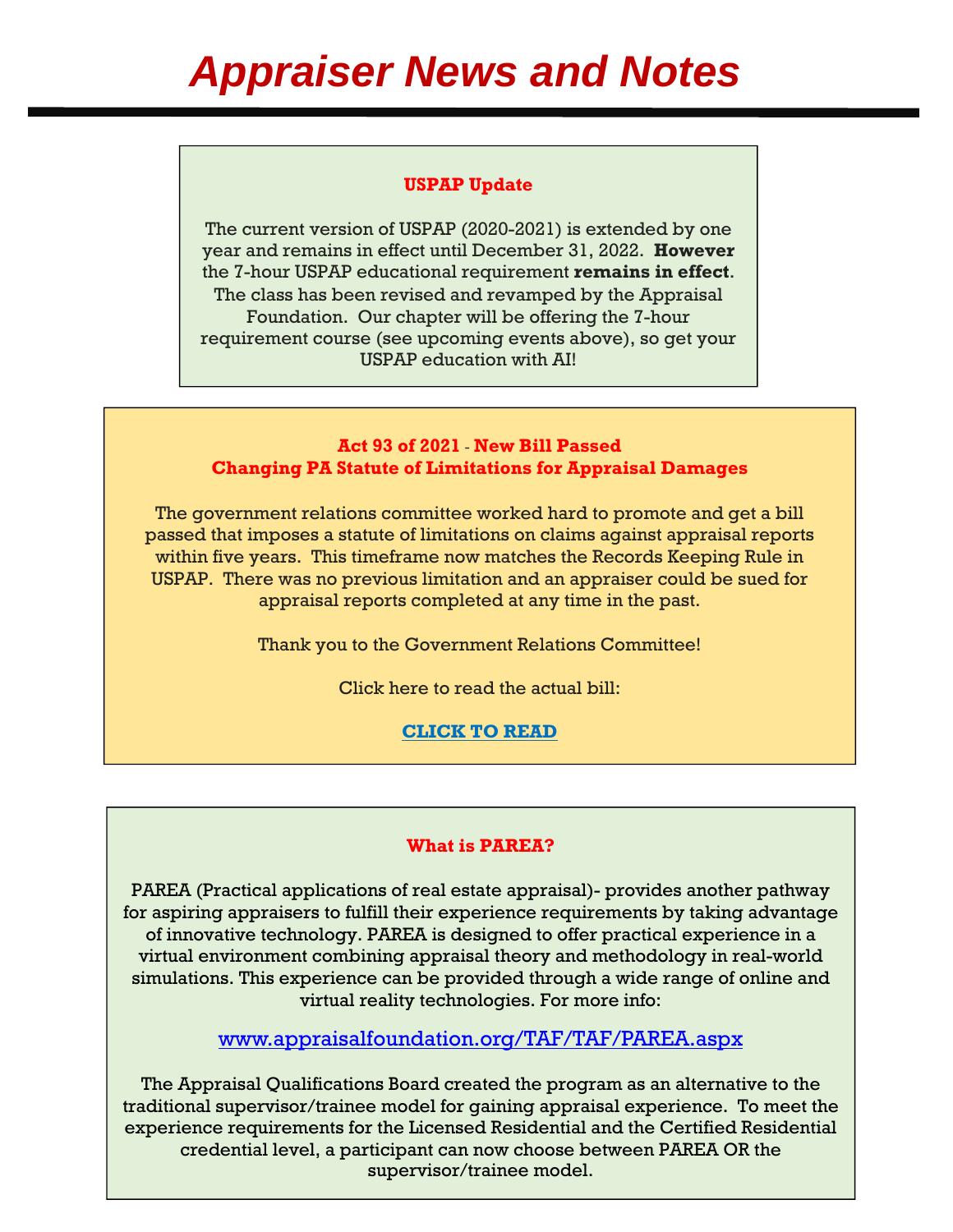#### **45-Day Notice**

When the Appraisal Institute proposes changes or amendments to the Code of Professional Ethics, a 45-day notice is provided for members to comment.

A change is being proposed to revise Ethical Rule 1-6

[Click here](https://images.magnetmail.net/images/clients/APPRAISAL//attach/45DayNotice1Q2022.pdf) to view the 45-Day Notice

If you have any comments on the proposed changes in the 45-Day Notice, please contact your elected Directors and/or send your comments via email to 45daynotice@appraisalinstitute.org

#### **Residential Measurement Standards**

Appraisers will be required to use the Square Footage-Method for Calculating ANSI® Z765-2021 (American National Standards Institute®) Measuring Standard for measuring, calculating, and reporting gross living area (GLA) and non-GLA areas of subject properties for appraisals requiring interior and exterior inspections with effective dates of April 1, 2022 or later on loans sold to Fannie Mae.

Click below to read more:

[CLICK](https://singlefamily.fanniemae.com/media/30266/display)  https://singlefamily.fanniemae.com/media/30266/display

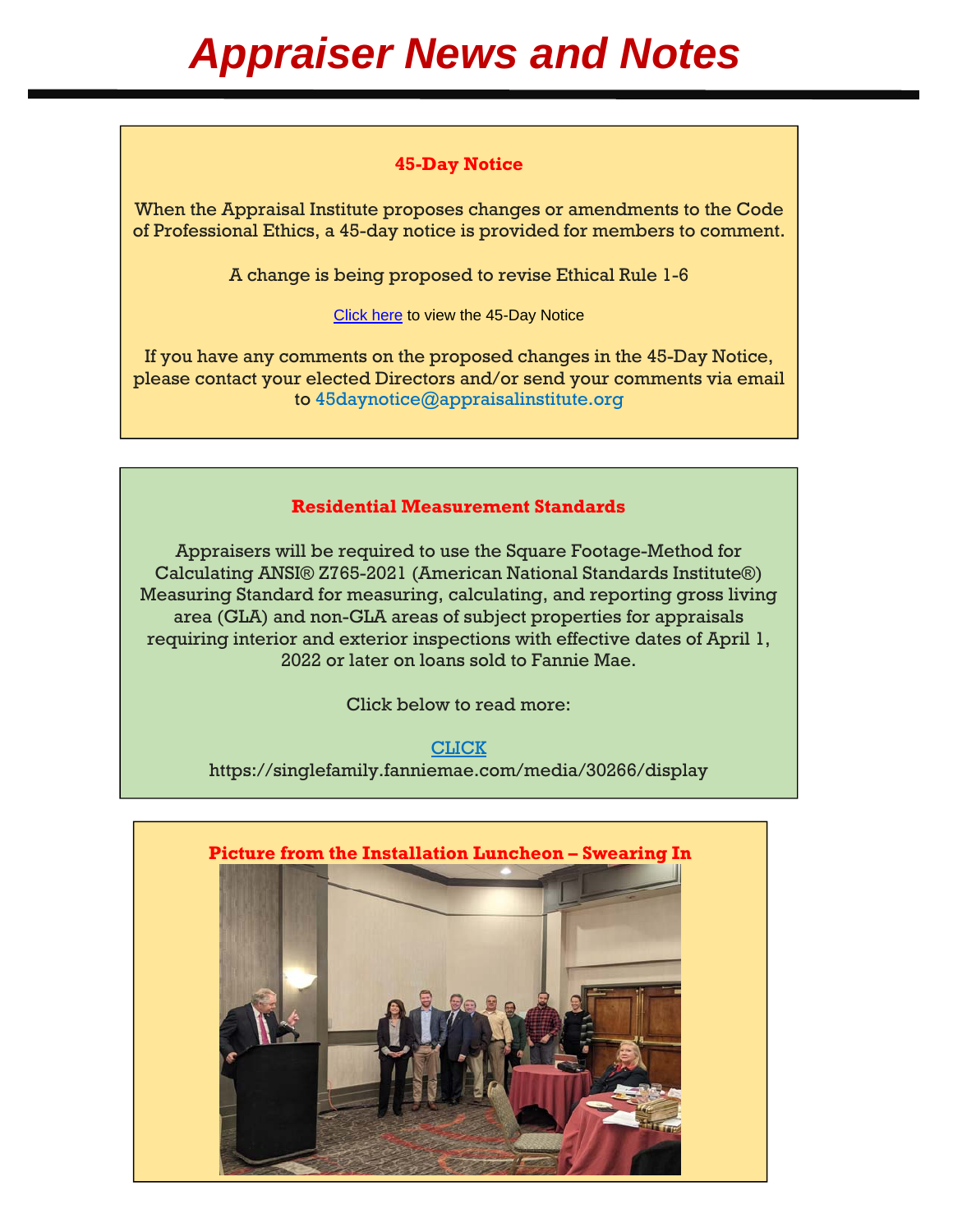# *Quick Facts About Our Chapter*



- The Keystone Chapter and the Northeast Chapter merged in 2016  $\bullet$
- Our Chapter comprises 34 Counties from New York State to Maryland  $\bullet$ 
	- The Chapter has 143 total members
		- o 65 Designated Members
		- o 18 Candidates for Designation
	- o 26 Retired or Semi-Retired Designated Members
	- o 34 Affiliate and/or Practicing Affiliate Members

Tracy Matroni, located in Lancaster is the Chapter Executive Administrator and provides  $\bullet$ excellent service to our Chapter

The Keystone Chapter holds an installation luncheon and four meetings each year

In 2021 a new website was launched https://www.aikeystone.com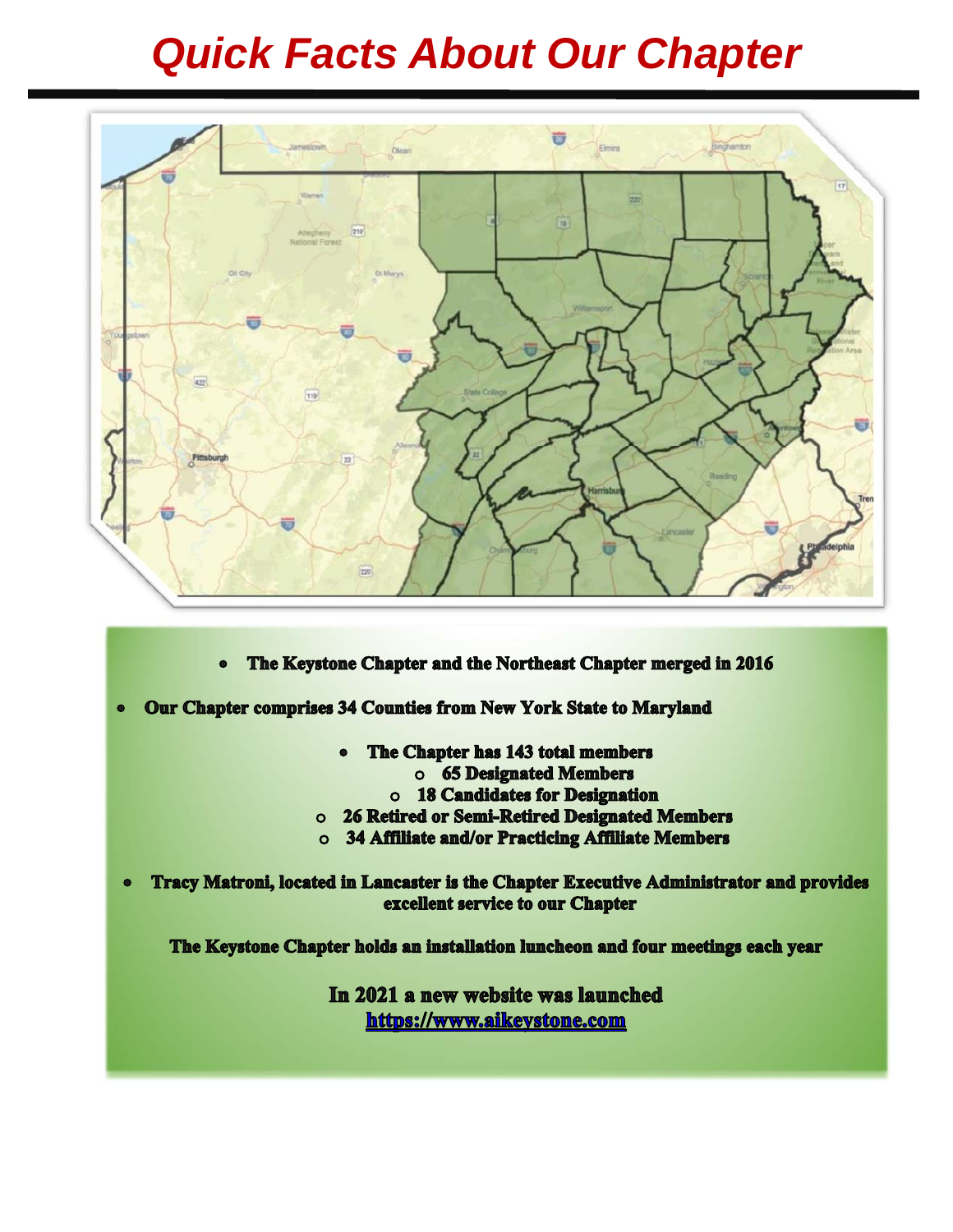#### *Where are our members?*



#### **Legend**

- $\triangleright$  The blue markers represent clusters of members; the red circle is the number of members in this area. **Flag with no number indicates one (1) member at this location** 
	- **Not Shown on the Map is: 1 Member based out of Cleveland Ohio; 3 Members based out of Florida**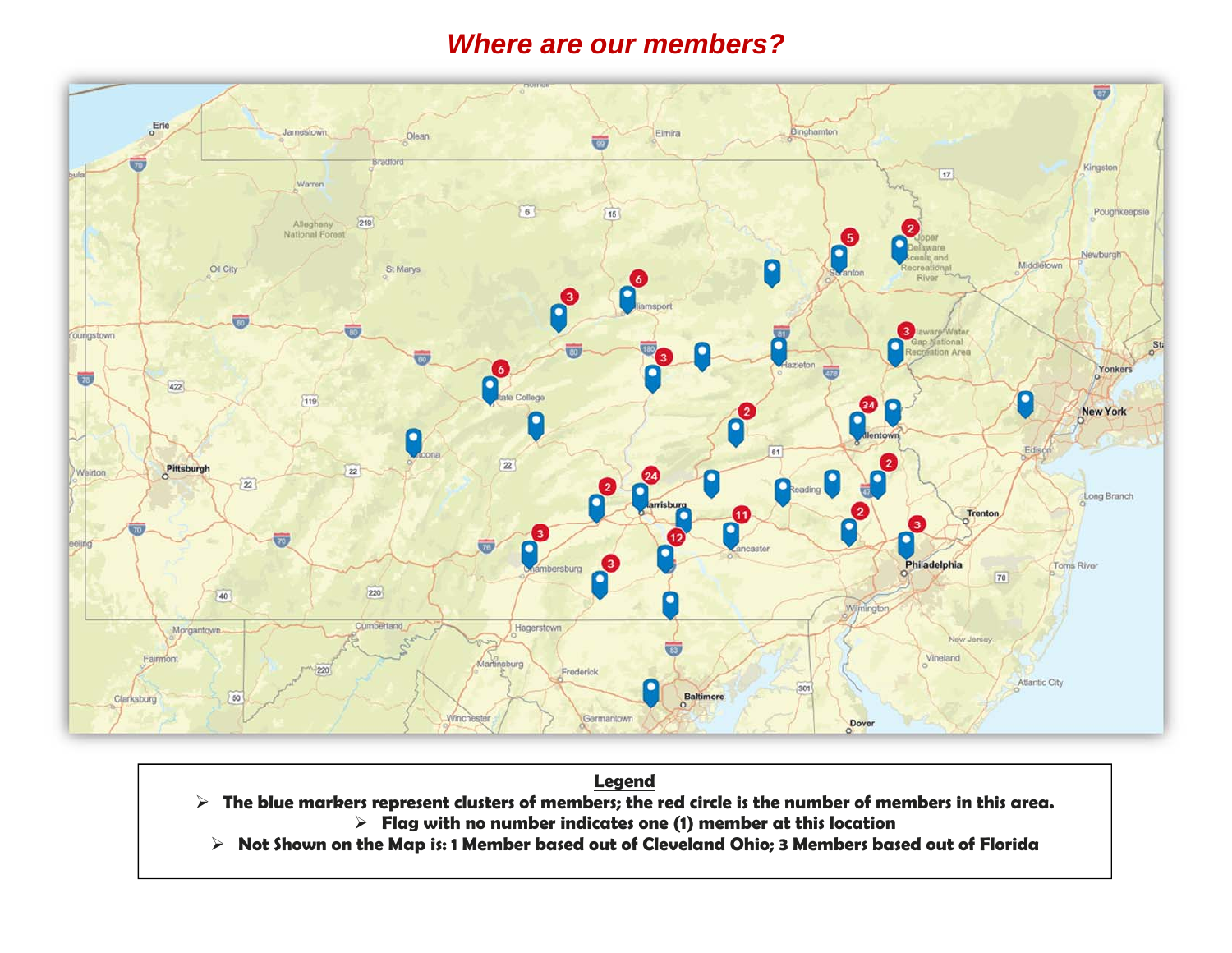# *Meet Your Peers – Appraiser Spotlight*



## *Meet Kathleen P. Zogorski*

*Katie, as she is known, is a Certified General Appraiser and works at RealPro Valuation in Lancaster Pennsylvania. Katie appraises commercial real estate. She started her 'official' appraisal career in 2015 after graduating from Franklin & Marshall College with a degree in Economics. She is a Candidate for Designation (MAI).* 

*How did you get into the Appraisal Profession?* 

*Katie has 'appraising' in her blood; both of her parents are appraisers. During high school and college she would help her parents with appraisal tasks. She wasn't sure this is the field she would enter, however made the decision to become an appraiser after college. She is happy with her decision and is enjoying her career.* 

*Can you tell us a little about yourself personally?* 

*Katie played softball in college and continues to play recreational slow-pitch. She recently took up skiing and plans to continue this new-found hobby.* 

*I asked Katie what she likes best about the appraisal profession and she said that each assignment offers a unique and new learning experience. She has an opportunity to learn a little about a wide range of property types and businesses. Her least favorite are the limitations that sometimes occur with keeping the hectic pace of delivering reports on-time.* 

#### *New Members, New Candidates, New Designations*

*Here is a list of the Candidates for Designation in the Keystone Chapter* 

*Gabrielle N. Amodeo Ream Jonathon Ryan Barbose Brian R. Blair* 

*Hunter E. Brown Patrick William Cullen <b>Katelyn J. Drosnock Cullen Ratelyn J. Drosnock Howard L. Mantle Chandra Mast Denise E. Michaels Carl R. Nolan Lawrence B. O'Brian Kerry H. Rabold*  **Christopher J. Rell Colin Gary Schneck Kathleen P. Zogorski** 

*Welcome our Newest Members* 

*Derek Molan – Candidate for Designation J R Kem – Practicing Affiliate* 

*Jeffrey A. Gorman* Tory *Nathan Keefer* James Matthew Laubner *James Matthew Laubner*